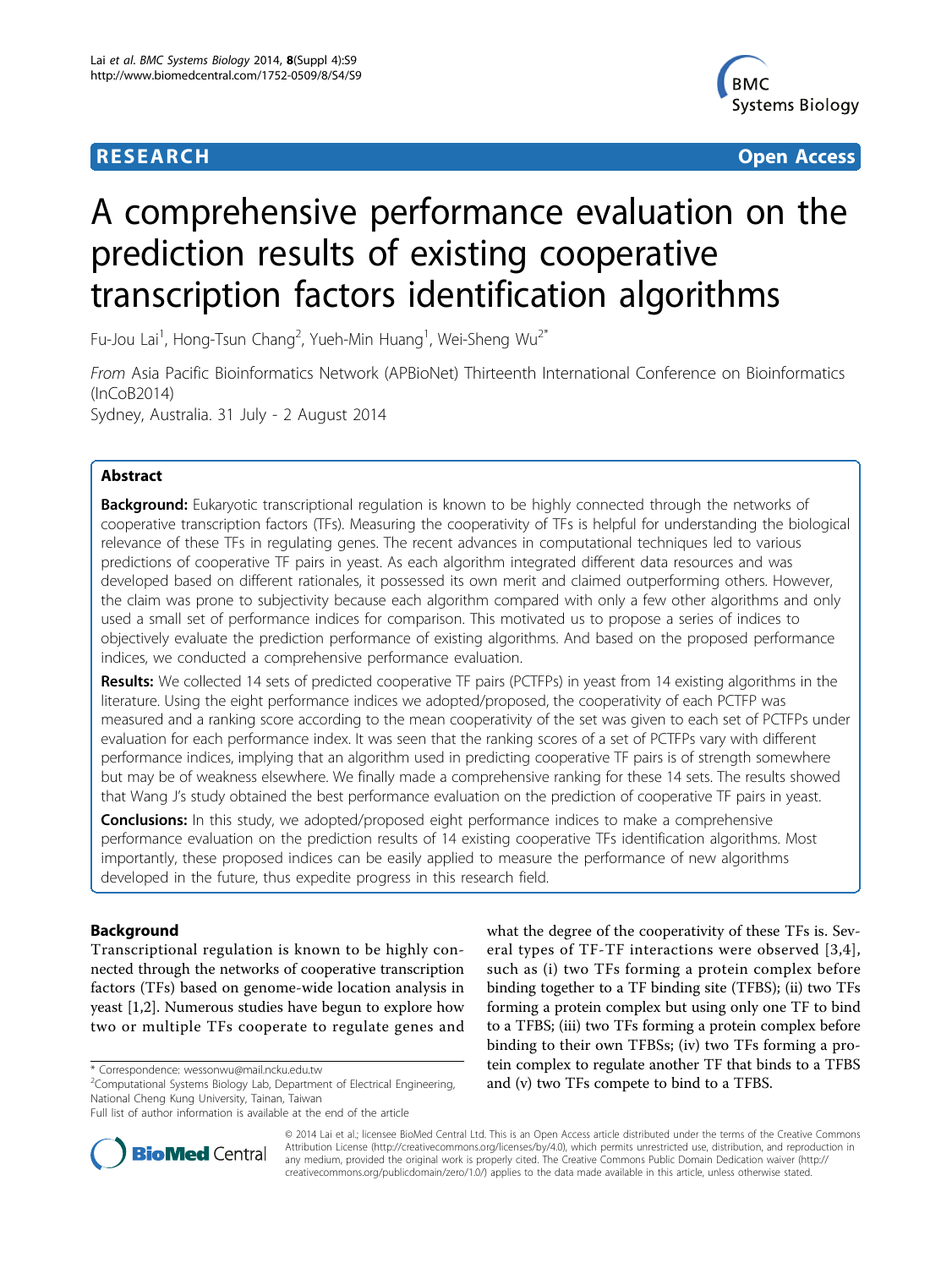In order to make precise prediction of cooperative TF pairs, researchers developed distinct algorithms that integrated diverse genome-wide datasets such as chromatin immuno-precipitation on chip (ChIP-chip) data, gene expression data, protein-protein interaction (PPI) data, TF knockout data, position weight matrix (PWM) data, TFBS data and protein complex data. In these genomewide datasets, ChIP-chip data were most commonly employed because they explicitly provide the binding targets of TFs. However, a TF's binding targets with low binding affinity were subject to being discarded due to stringent P-value cutoff applied to the ChIP-chip data, while they might be functionally significant with the TF [[5\]](#page-7-0). Various studies manipulated the other kinds of data to either improve the identification of a TF's target genes or integrate the features found in the datasets analyzed to more accurately predict cooperative TF pairs.

On a per chronicle basis, we briefly reviewed a number of previous studies. First, Banerjee and Zhang (2003) [\[6](#page-7-0)] integrated ChIP-chip data and gene expression data to calculate expression correlation score and designed a model to assess the significance of the TF cooperativity based on multivariate hypergeometric distribution. Harbison et al. (2004) [\[7](#page-7-0)] utilized ChIP-chip data to determine co-occurring TFs whose binding sites occur more frequently in the same promoter region than random expectation. Nagamine et al. (2005) [[8\]](#page-7-0) employed ChIP-chip data to classify target genes of each TF pair and calculated the distances of the classified target genes based on PPI data. Tsai et al. (2005) [[9](#page-7-0)] integrated ChIP-chip data and gene expression data to identify synergistic TF pairs by testing whether they are associated in the same gene more often than random expectation. Chang et al. (2006) [[10](#page-7-0)] utilized ChIP-chip data and gene expression data to construct a stochastic system model to assess TF cooperativity. He et al. (2006) [\[11\]](#page-7-0) employed ChIP-chip data and gene expression data and utilized a multivariate statistical method, ANOVA, to test whether the expression of the target genes was significantly influenced by the cooperative effect of their TFs. Wang et al. (2006) [\[12\]](#page-7-0) integrated ChIP-chip data, gene expression data and TFBS data to develop a new framework to identify combinatorial regulation of TFs. Yu et al. (2006) [[13](#page-7-0)] utilized ChIP-chip data and developed a program called Motif-PIE to identify interacting TF binding motif pairs. Elati et al. (2007) [[14\]](#page-7-0) utilized gene expression data and developed a data mining technique called LICORN to derive cooperative regulations. Datta and Zhao (2008) [\[15](#page-7-0)] employed ChIP-chip data and proposed using log-linear model to study cooperative bindings among TFs. Chuang et al. (2009) [[16\]](#page-7-0) integrated ChIP-chip data, gene expression data and PWM data and developed a fuzzy logic approach called ANFIS to identify potential transcriptional interactions. Wang et al. (2009) [[17](#page-7-0)] employed ChIP-chip data, TFBS data, PPI data and MIPS complex catalogue data and developed a supervised learning approach to predict TF cooperativity using Bayesian networks. Lu et al. (2009) [\[18\]](#page-7-0) integrated the functional domain annotation on protein sequences by a knowledge-based computational method to infer the cooperation between TFs. Yang et al. (2010) [[19](#page-7-0)] integrated ChIP-chip data and TF knockout data to predict cooperative TF pairs by identifying the most statistically significant overlap of the target genes regulated by two TFs. Finally, Chen et al. (2012) [[4](#page-7-0)] utilized ChIP-chip data and developed a method to detect the interaction of a TF pair by exploring the degree of their shared target genes.

As each algorithm integrated different data resources and was developed based on different rationales, it possessed its own merit and claimed outperforming others. However, the claim was prone to subjectivity because each algorithm compared with only a few other algorithms and only used a small set of performance indices for comparison. This motivated us to propose a series of indices to objectively evaluate the prediction performance of existing algorithms. And based on the proposed performance indices, we conducted a comprehensive performance evaluation.

# Methods

We adopted/proposed eight performance indices for comparing the performance of different algorithms in predicting cooperative TF pairs. These indices can be classified into two types: TF-based and target gene based (TG-based). The TF-based type has four performance indices which are based on the PPI partners overlap of a predicted cooperative TF pair (PCTFP), shortest path length of a PCTFP in the PPI network, the functional similarity of a PCTFP, and the overlap between a set of PCTFPs and a benchmarked set of 27 known cooperative TF pairs. The TG-based type has four performance indices which are based on the overlap of a PCTFP's target genes, the expression coherence of a PCTFP's common target genes, the functional coherence of a PCTFP's common target genes, and the PPI coherence of a PCTFP's common target genes.

#### TF-based performance index 1

Yeast genes are frequently regulated through combinations of TFs [[15](#page-7-0)]. As the existence of protein-protein interaction between two TFs often reflects functional similarity [\[3](#page-7-0)] and implies participation in the same regulation [\[10](#page-7-0)], the detection of cooperativity of two TFs can employ PPI data. This motivates us to propose a performance index based on the PPI partners overlap of a PCTFP using physical PPI data retrieved from BioGRID database (Release 3.2.114, July 1, 2014) [\[20\]](#page-7-0). Using the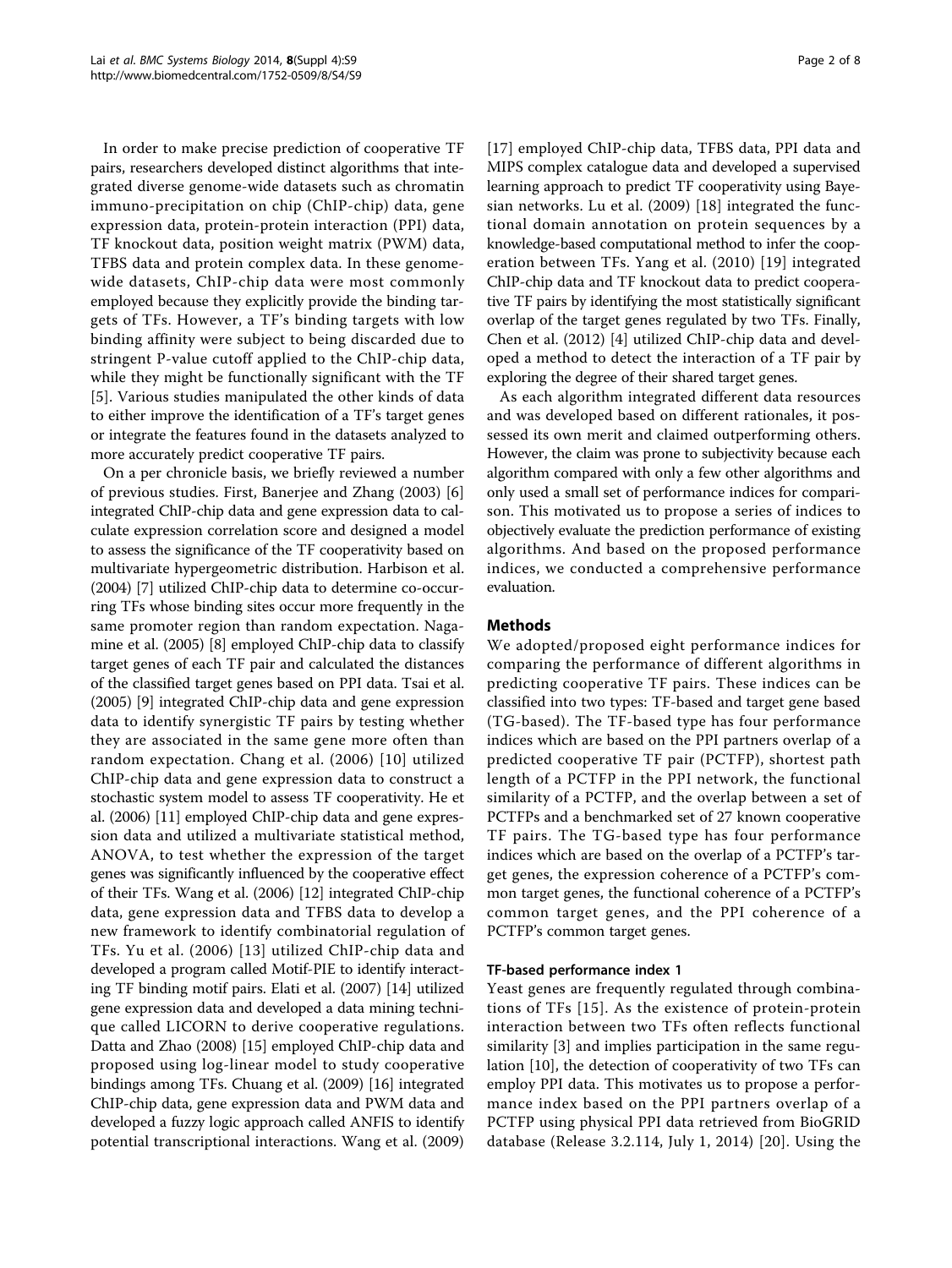hypergeometric distribution [[21\]](#page-7-0), a score S is assigned to a PCTFP to represent the significance of their PPI partners overlap as follows:

$$
P = \sum_{i=c}^{\min(N_1, N_2)} \frac{\binom{N_1}{i} \binom{N - N_1}{N_2 - i}}{\binom{N}{N_2}}
$$
  

$$
S = -\log(P)
$$
 (1)

where *P* is the P-value calculated using the hypergeometric distribution, *c* is the number of common PPI partners of the two TFs in a PCTFP, *N*<sup>1</sup> is the number of PPI partners of the first TF, *N*<sup>2</sup> is the number of PPI partners of the second TF and  $N = 6575$  is the number of unique genes in Saccharomyces Genome Database (SGD). The greater the *S* is, the more significant the cooperativity of a PCTFP is. To evaluate the performance of a set of PCTFPs from an algorithm, where each PCTFP has been given a score *S*, we took the mean of these scores as the final score of this performance index.

#### TF-based performance index 2

A previous study [\[22](#page-7-0)] observed that a biologically plausible cooperative TF pair may have a shorter path length in the physical PPI network than random expectation. This motivated us to implement a performance index based on the shortest path length of a PCTFP in the physical PPI network. The physical PPI data were retrieved from BioGRID database (Release 3.2.114, July 1, 2014) [[20\]](#page-7-0). A score *S* is assigned to a PCTFP as the inverse of the shortest path length of this PCTFP in the physical PPI network. The greater the *S* is, the more significant the cooperativity of a PCTFP is. To evaluate the performance of a set of PCTFPs from an algorithm, where each PCTFP has been given a score *S*, we took the mean of these scores as the final score of this performance index.

#### TF-based performance index 3

Apart from PPI data, GO annotations were often used to computationally measure the semantic similarity of genes. Functionally similar TFs are more likely to cooperate with each other to regulate genes. This motivated us to propose a performance index based on the functional similarity of a PCTFP. The functional similarity score of a PCTFP is adopted from Yang et al.'s study [[23](#page-7-0)], which used Jiang and Conrath's method [\[24](#page-7-0)]. The greater the functional similarity score is, the more significant the cooperativity of a PCTFP is. To evaluate the performance of a set of PCTFPs from an algorithm, where each PCTFP has been given a functional similarity score, we took the mean of these scores as the final score of this performance index.

#### TF-based performance index 4

This index is adopted from Yang et al.'s study [[19\]](#page-7-0). Yang et al. [[19](#page-7-0)] compiled a high-quality benchmarked dataset with 27 pairs of cooperative TFs from MIPS functional complex catalogue. Then they developed a procedure based on Fisher's exact test to calculate the P-value which represents the significance of the overlap between a set of PCTFPs (from an algorithm) and the benchmarked dataset. In this study, we define a score S as the negative logarithm of the P-value. The greater the S is, the more significant the overlap between a set of PCTFPs (from an algorithm) and the benchmarked dataset is.

#### TG-based performance index 1

This index (adopted from Balaji et al's study [[25](#page-7-0)]) is based on significance of the overlap of a PCTFP's target genes, i.e. the significance of the associations of a PCTFP in regulating common target genes. In Balaji et al.'s study, a specific network transformation procedure was used to construct the co-regulatory network called Cnet which described the significant associations among TFs in regulating common target genes. They produced a coregulatory coefficient dataset with 3459 TF pairs. We employed this dataset to assign a co-regulatory coefficient to each PCTFP. The greater the co-regulatory coefficient is, the more significant the cooperativity of a PCTFP is. To evaluate the performance of a set of PCTFPs from an algorithm, where each PCTFP has been given a co-regulatory coefficient, we took the mean of these coefficients as the final score of this performance index.

Various studies suggested that the transcriptional cooperativity of a TF pair can be assessed not only by the significance of the overlap of their target genes but also by the significance of the expression coherence [\[6](#page-7-0)], functional coherence [[12\]](#page-7-0) or PPI coherence [\[3](#page-7-0)] among their common target genes. This motivates us to propose the TG-based performance indices 2, 3 and 4 to calculate the significance of the expression coherence, functional coherence, and PPI coherence among the common target genes of a PCTFP, respectively. In this study, the common target genes of a PCTFP were retrieved from YEASTRACT database [\[26\]](#page-7-0).

#### TG-based performance index 2

This index calculates the expression coherence score (ECS) among the common target genes of a PCTFP. Let A be the set of all possible gene pairs formed by any two common target genes of a PCTFP. For each gene pair in A, its coexpression score is retrieved from the SPELL database [\[27](#page-7-0)]. Then the ECS is defined as the fraction of gene pairs in A with co-expression score higher than a threshold  $T$ , which was determined to be the 95<sup>th</sup> percentile co-expression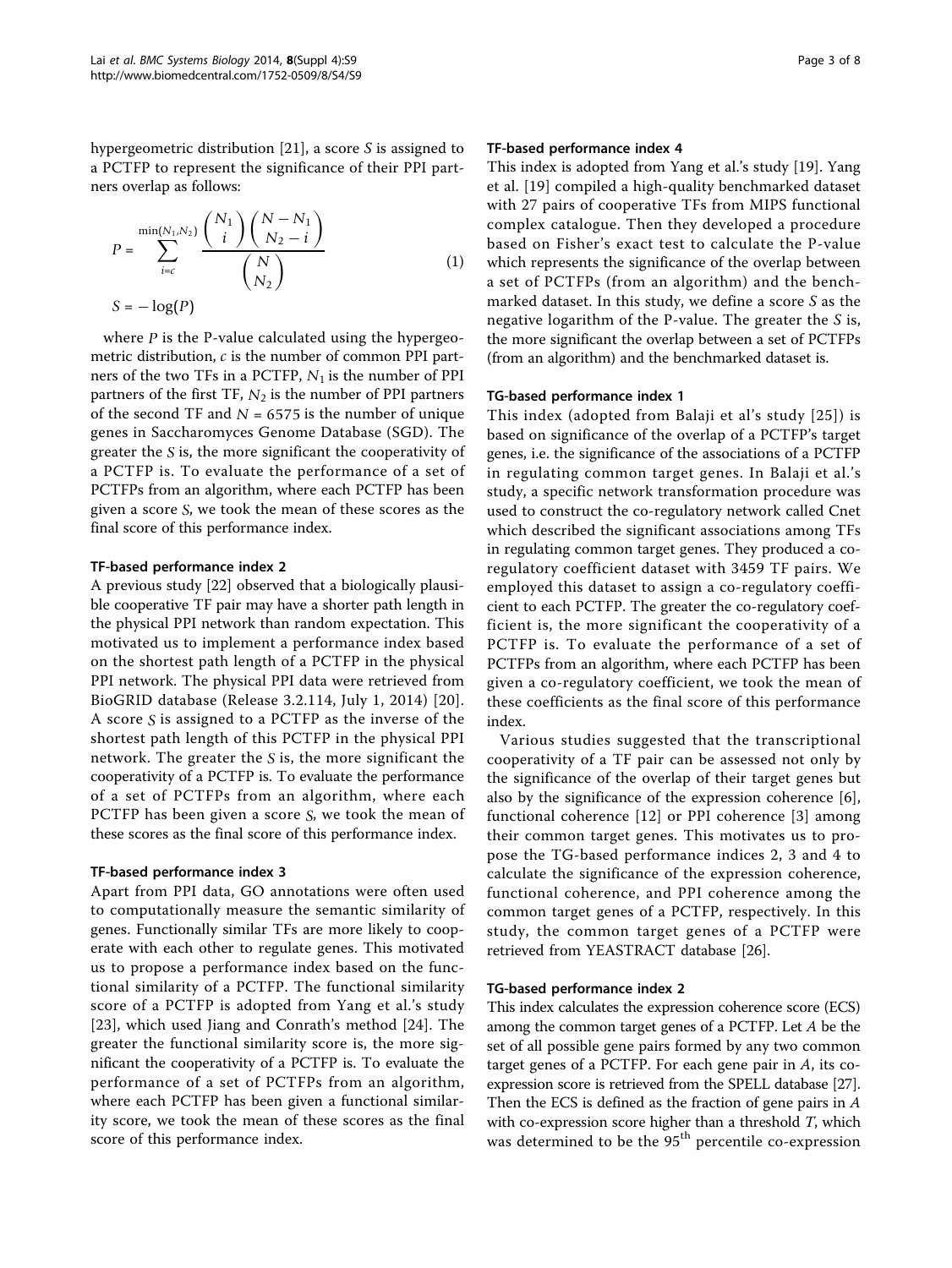score value of the 39 millions of gene pairs deposited in the SPELL database. Note that  $0 \leq ECS \leq 1$ . The greater the ECS is, the more significant the cooperativity of a PCTFP is. To evaluate the performance of a set of PCTFPs from an algorithm, where each PCTFP has been assigned an ECS, we took the mean of these ECSs as the final score of this performance index.

#### TG-based performance index 3

This index calculates the functional coherence score (FCS) among the common target genes of a PCTFP. Let A be the set of all possible gene pairs formed by any two common target genes of a PCTFP. For each gene pair in A, its functional similarity score is retrieved from Yang et al.'s study [[23](#page-7-0)]. Then the FCS is defined as the fraction of gene pairs in A with functional similarity score higher than a threshold T, which was determined to be the 95th percentile functional similarity score value of the 13 millions of gene pairs deposited in Yang et al.'s study [[23](#page-7-0)]. Note that  $0 \leq FCS \leq 1$ . The greater the FCS is, the more significant the cooperativity of a PCTFP is. To evaluate the performance of a set of PCTFPs from an algorithm, where each PCTFP has been assigned an FCS, we took the mean of these FCSs as the final score of this performance index.

# TG-based performance index 4

This index calculates the PPI coherence score (PCS) among the common target genes of a PCTFP. Let A be the set of all possible gene pairs formed by any two common target genes of a PCTFP. For each gene pair in A, its PPI similarity score is defined as the negative decimal logarithm of the P-value using hypergeometric distribution, which represent the significance of the overlap between the PPI partners of this gene pair. Then the PCS is defined as the fraction of gene pairs in A with PPI similarity score higher than a threshold T, which was determined to be the 95th percentile PPI similarity score value of the 14 millions of gene pairs precompiled by us using the physical PPI data retrieved from BioGRID (Release 3.2.114, July 1, 2014) [[20\]](#page-7-0). Note that  $0 \leq PCS \leq 1$ . The greater the PCS is, the more significant the cooperativity of a PCTFP is. To evaluate the performance of a set of PCTFPs from an algorithm, where each PCTFP has been assigned a PCS, we took the mean of these PCSs as the final score of this performance index.

# Results and discussion

# Categorization of 14 sets of PCTFPs under evaluation based on the data sources utilized

We adopted/proposed eight performance indices to make a comprehensive performance comparison on 14 sets of PCTFPs from 14 computational studies in the literature (See Additional file [1](#page-6-0)). Based on the data sources utilized,

these studies can be categorized to eight groups, as shown in Table 1. The number of PCTFPs in different studies varies and ranges from 13 to 300.

# Performance comparison using four TF-based performance indices

The four TF-based performance indices are developed based on the PPI partners overlap of a PCTFP, shortest path length of a PCTFP in the PPI network, the functional similarity of a PCTFP, and the overlap between a set of PCTFPs and a benchmarked set of 27 known cooperative TF pairs. Figure [1](#page-4-0) shows the results of applying these four TF-based performance indices to each of the 14 sets of PCTFPs under evaluation. It can be seen that the result of Elati et al., Elati et al., Harbison et al. and WangY et al. outperformed the others, respectively, on index 1, 2, 3 and 4. (see Additional file [2](#page-7-0) for details)

# Performance comparison using four TG-based performance indices

The four TG-based performance indices are developed based on the overlap of a PCTFP's target genes, the expression coherence of a PCTFP's common target genes, the functional coherence of a PCTFP's common target genes, and the PPI coherence of a PCTFP's common target genes. Figure [2](#page-4-0) shows the results of applying these

# Table 1 Categorization of 14 sets of PCTFPs based on data sources utilized

| Data sources utilized                                                        | <b>Related studies</b> | # of PCTFPs |
|------------------------------------------------------------------------------|------------------------|-------------|
| ChIP-chip data                                                               | Harbison et al.        | 94          |
|                                                                              | Datta and Zhao         | 25          |
|                                                                              | Yu et al.              | 300         |
|                                                                              | Chen et al.            | 221         |
| ChIP-chip data and<br>gene expression data                                   | Banerjee and Zhang     | 31          |
|                                                                              | Tsai et al.            | 18          |
|                                                                              | Chang et al.           | 55          |
|                                                                              | He et al.              | 30          |
| ChIP-chip data and<br>PPI data                                               | Nagamine et al.        | 24          |
| ChIP-chip data and<br>TF knockout data                                       | Yang et al.            | 186         |
| ChIP-chip data,<br>gene expression data and<br>PWM data                      | Chuang et al.          | 13          |
| ChIP-chip data,<br>gene expression data and<br>TFBS data                     | Wang J                 | 14          |
| ChIP-chip data,<br>TFBS data.<br>PPI data and<br>MIPS complex catalogue data | Wang Y et al.          | 159         |
| Gene expression data                                                         | Elati et al.           | 20          |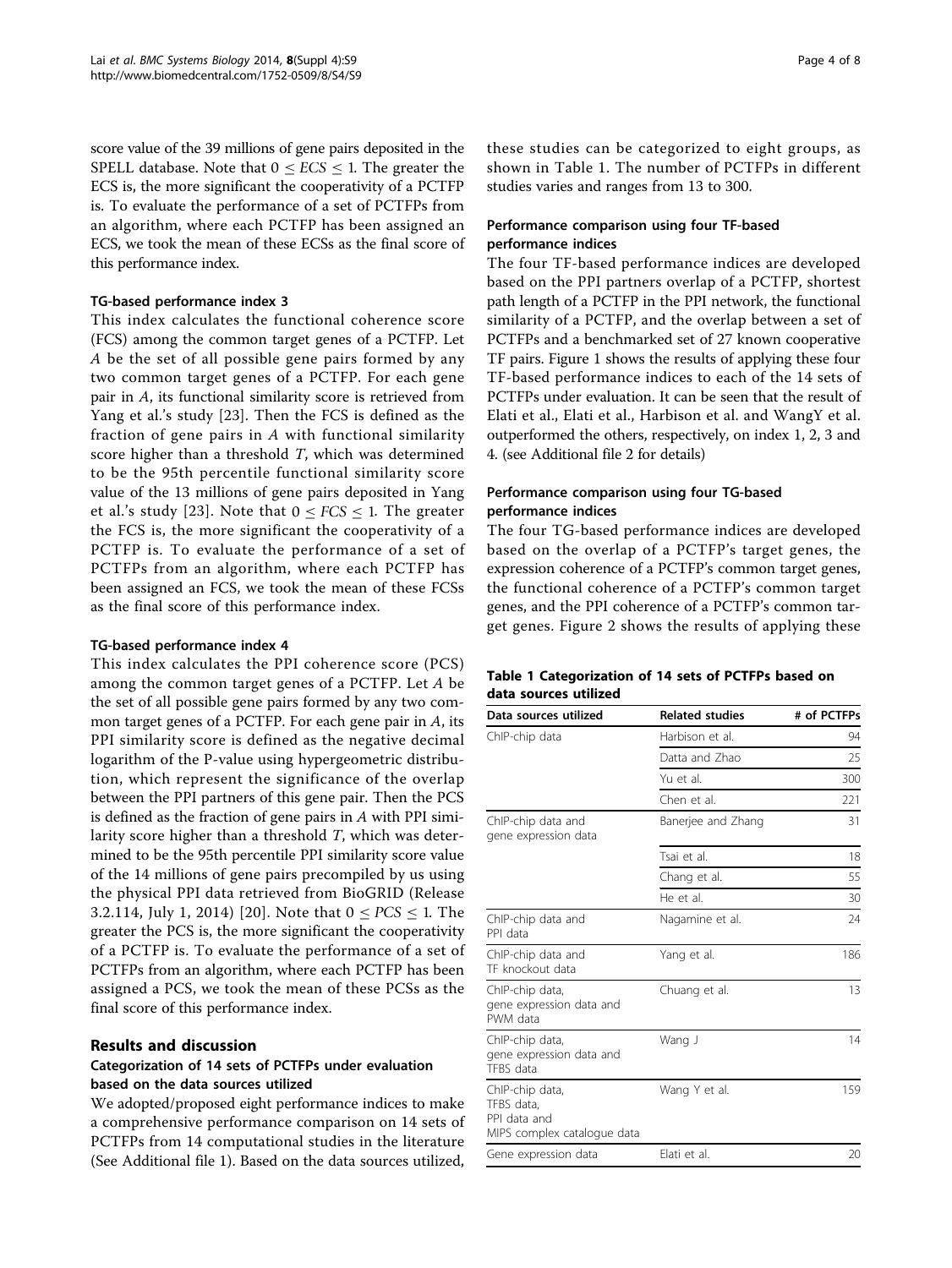<span id="page-4-0"></span>

four TG-based performance indices to each of the 14 sets of PCTFPs under evaluation. It can be seen that the result of Yang et al. outperformed the others on index 1 and the result of Wang J outperformed the others on indices 2, 3 and 4 (see Additional file [2](#page-7-0) for details).

## Comprehensive performance comparison

For each of the eight performance indices, we gave each study a ranking score, where 1 indicates the best performance while 14 the worst. Then a comprehensive ranking score of each study is defined as the sum of the ranking scores of these eight indices. The comprehensive ranking score is used to make the comprehensive performance comparison of the 14 computational studies. The smaller the comprehensive ranking score is, the better the performance of a study is. Note that the comprehensive ranking score has been used in a

published paper [[28\]](#page-7-0), which developed several indices for comparing the performance of different microarray missing data imputation algorithms. As shown in Table [2,](#page-5-0) Wang J's study has the smallest comprehensive ranking scores, suggesting that Wang J's study obtains the best performance in predicting the cooperative TF pairs.

However, using the sum of the ranking scores is only one possible way to summarize the evaluation. Here we also provided the sum of the normalized scores as an alternative. The summarized score  $(SS)$  of algorithm  $i$  $(i = 1, 2, ..., 14)$  based on the normalized score (NS) of algorithm *i* in each index  $j$  ( $j = 1, 2, ..., 8$ ) is calculated as follows

$$
SS(i) = \sum_{j=1}^{8} NS_j(i) = \sum_{j=1}^{8} \left( \frac{OS_j(i)}{\max\left(OS_j(1), OS_j(2), ..., OS_j(14)\right)} \right)
$$
 (2)

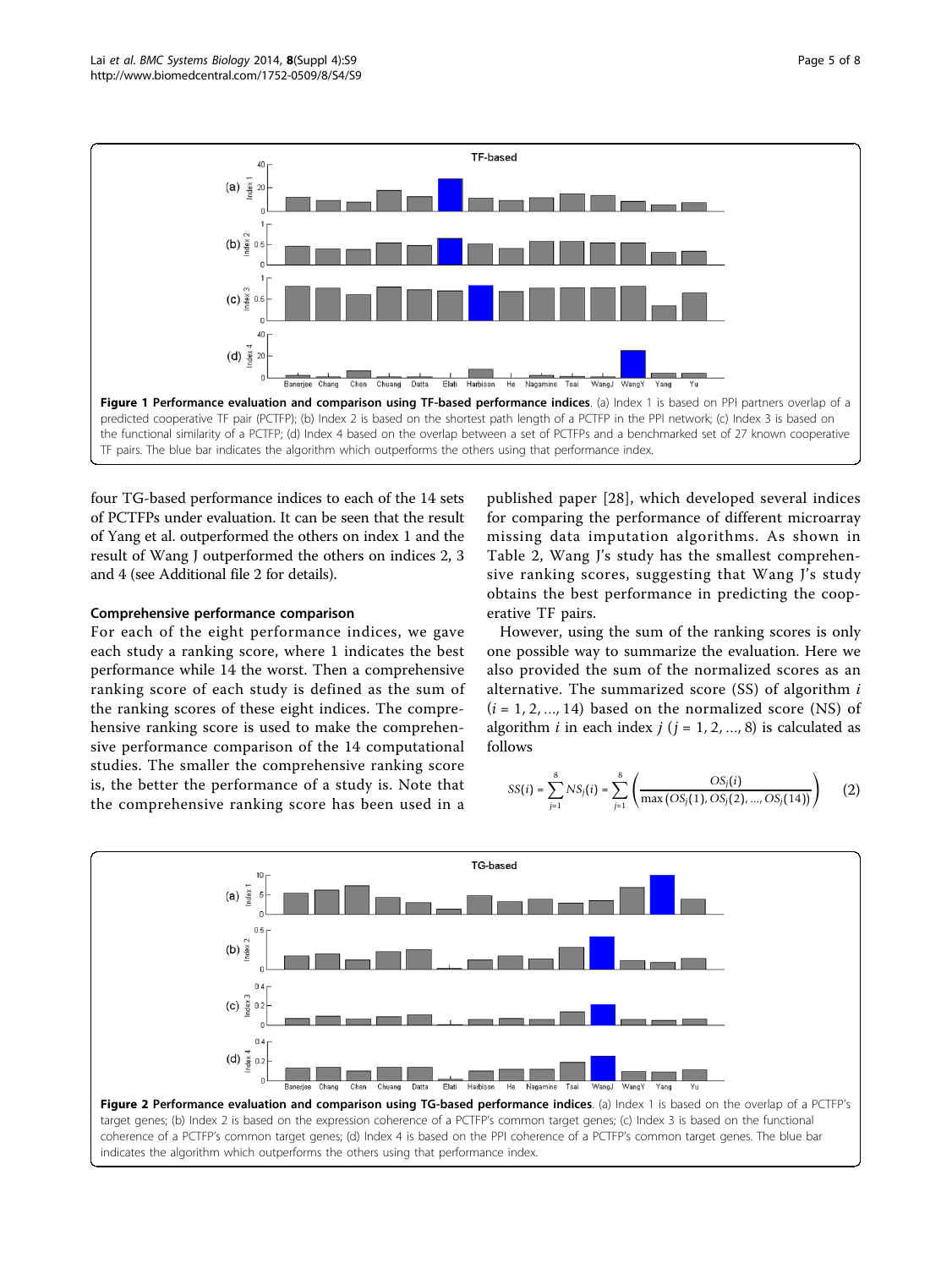|            |                  | <b>Banerjee</b> | Chang | Chen          | Chuang         | Datta          | Elati | Harbison        | He | Nagamine | Tsai           | WangJ | WangY          | Yang           | Yu |
|------------|------------------|-----------------|-------|---------------|----------------|----------------|-------|-----------------|----|----------|----------------|-------|----------------|----------------|----|
| TF-based   | $ldx$ 1          | 6               | 10    | 12            |                | 5              |       | 8               | 9  |          | 3              | 4     | 11             | 14             | 13 |
|            | ldx <sub>2</sub> | 9               | 11    | 12            | 6              | 8              |       |                 | 10 | 2        | 3              | 5     | $\overline{4}$ | 14             | 13 |
|            | ldx <sub>3</sub> |                 |       | 13            | $\overline{4}$ | 9              | 10    |                 | 11 | 8        | 6              | 5     | 3              | 14             | 12 |
|            | $ldx$ 4          | 6               | 9     | 3             | 10             | 12             | 13    | $\overline{2}$  | 14 |          | 8              | 11    |                | $\overline{4}$ | -5 |
| TG-based   | $ldx$ 1          | 5               | 4     | $\mathcal{P}$ |                | 12             | 14    | 6               | 11 | 8        | 13             | 10    | 3              |                | 9  |
|            | ldx <sub>2</sub> |                 | 5     | 11            | $\overline{4}$ | 3              | 14    | 10 <sup>°</sup> | 6  | 9        | $\mathfrak{D}$ |       | 12             | 13             | -8 |
|            | ldx <sub>3</sub> | 6               | 4     | 9             | 5              | 3              | 14    | 11              |    | 10       | 2              |       | 12             | 13             | -8 |
|            | $ldx$ 4          | 6               | 5     | 11            | 3              | $\overline{4}$ | 14    | 10              | 8  |          | 2              |       | 12             | 13             | 9  |
| <b>Sum</b> |                  | 47              | 55    | 73            | 41             | 56             | 81    | 55              | 76 | 58       | 39             | 38    | 58             | 86             | 77 |
| Ranking    |                  | $\overline{4}$  | 5     | 10            | 3              |                | 13    | 5               | 11 | 8        |                |       | 8              | 14             | 12 |

<span id="page-5-0"></span>Table 2 Ranking scores given to each performance index for each study

The comprehensive performance ranking is based on the sum of ranking scores and shown in the last row.

where  $OS_i(i)$  is the original score of algorithm *i* calculated using index *j*. Note that  $0 \leq NS_i(i) \leq 1$  and  $NS<sub>i</sub>(i) = 1$  if and only if the algorithm *i* is the best algorithm in index  $j$  (i.e. it has the highest original score calculated using index j). The larger the summarized score is, the better the performance of a study is. As a result, we observed Wang J's study obtains the best comprehensive performance (see Table 3).

## Robustness check on using mean or median in each performance index

In each performance index, the cooperativity of each PCTFP was measured and the mean cooperativity of the set was used as the final score of the set of PCTFPs under evaluation. We would like to see how the comprehensive performance comparison results change if we use median cooperativity of the set as the final score of the set of PCTFPs under evaluation. We compared both final ranking lists that resulted from using mean and median, and obtained correlation coefficient equal to 0.83 (P-value = 2.40e-4 for testing the hypothesis of no correlation) when the sum of ranking scores is used to summarize the evaluation. The correlation coefficient is  $0.74$  (P-value = 2.40e-3) when the sum of normalized scores is used to summarize the evaluation. The linear regression plots are shown in Figure [3a](#page-6-0) and Figure [3b](#page-6-0). These results suggest that the comprehensive performance comparison results are robust against using mean or median in each performance index.

# Robustness check on using the sum of ranking scores or the sum of normalized scores to summarize evaluation

Since we implemented two comprehensive ranking measures, sum of ranking scores and sum of normalized scores, for comprehensive performance evaluation on 14 algorithms, we would like to see how the comprehensive performance comparison results change when different comprehensive ranking measures are used. We compared both final ranking lists that resulted from using these two comprehensive ranking measures, and obtained correlation coefficient equal to 0.90 (P-value = 1.49e-5 for testing the hypothesis of no correlation) when the mean of the scores in each index is used. The correlation coefficient is 0.93 (P-value = 1.50e-6) when the median of the scores in each index is used. The linear regression plots are shown in Figure [4a](#page-6-0) and Figure [4b.](#page-6-0) These results suggest that the

Table 3 Normalized scores given to each performance index for each study

|          |                  | Banerjee | Chang | Chen  | Chuang | Datta | Elati    | Harbison | He    | Nagamine | Tsai  | WangJ | WangY | Yang      | Yu    |
|----------|------------------|----------|-------|-------|--------|-------|----------|----------|-------|----------|-------|-------|-------|-----------|-------|
| TF-based | $ldx$ 1          | 0.436    | 0.335 | 0.286 | 0.648  | 0.453 |          | 0.408    | 0.338 | 0.424    | 0.546 | 0.493 | 0.305 | 0.197     | 0.265 |
|          | $ldx$ 2          | 0.719    | 0.596 | 0.582 | 0.834  | 0.737 |          | 0.797    | 0.628 | 0.910    | 0.894 | 0.840 | 0.841 | 0.472     | 0.512 |
|          | $\mathsf{idx}$ 3 | 0.968    | 0.933 | 0.740 | 0.951  | 0.874 | 0.840    |          | 0.837 | 0.927    | 0.939 | 0.947 | 0.967 | 0.420     | 0.786 |
|          | $\text{ldx } 4$  | 0.100    | 0.035 | 0.247 | 0.028  | 0.028 | $\Omega$ | 0.315    | 0     | 0.100    | 0.047 | 0.028 |       | 77<br>0.1 | 0.164 |
| TG-based | $ldx$ 1          | 0.537    | 0.623 | 0.732 | 0.428  | 0.299 | 0.124    | 0.465    | 0.327 | 0.394    | 0.277 | 0.345 | 0.687 |           | 0.385 |
|          | $\frac{dx}{2}$   | 0.419    | 0.477 | 0.279 | 0.554  | 0.618 | 0.025    | 0.283    | 0.423 | 0.320    | 0.686 |       | 0.275 | 0.226     | 0.335 |
|          | ldx <sub>3</sub> | 0.317    | 0.432 | 0.293 | 0.403  | 0.497 | 0.024    | 0.275    | 0.316 | 0.284    | 0.624 |       | 0.267 | 0.213     | 0.302 |
|          | $\text{ldx } 4$  | 0.505    | 0.546 | 0.407 | 0.561  | 0.554 | 0.048    | 0.411    | 0.465 | 0.473    | 0.747 |       | 0.371 | 0.355     | 0.438 |
| Sum      |                  | 4.001    | 3.976 | 3.565 | 4.406  | 4.060 | 3.061    | 3.953    | 3.333 | 3.832    | 4.759 | 5.653 | 4.712 | 3.059     | 3.186 |
| Ranking  |                  | 6        |       | 10    | 4      | 5     | 13       | 8        |       | 9        | 2     |       | 3     | 14        | 12    |

The comprehensive performance ranking is based on the sum of normalized scores and shown in the last row.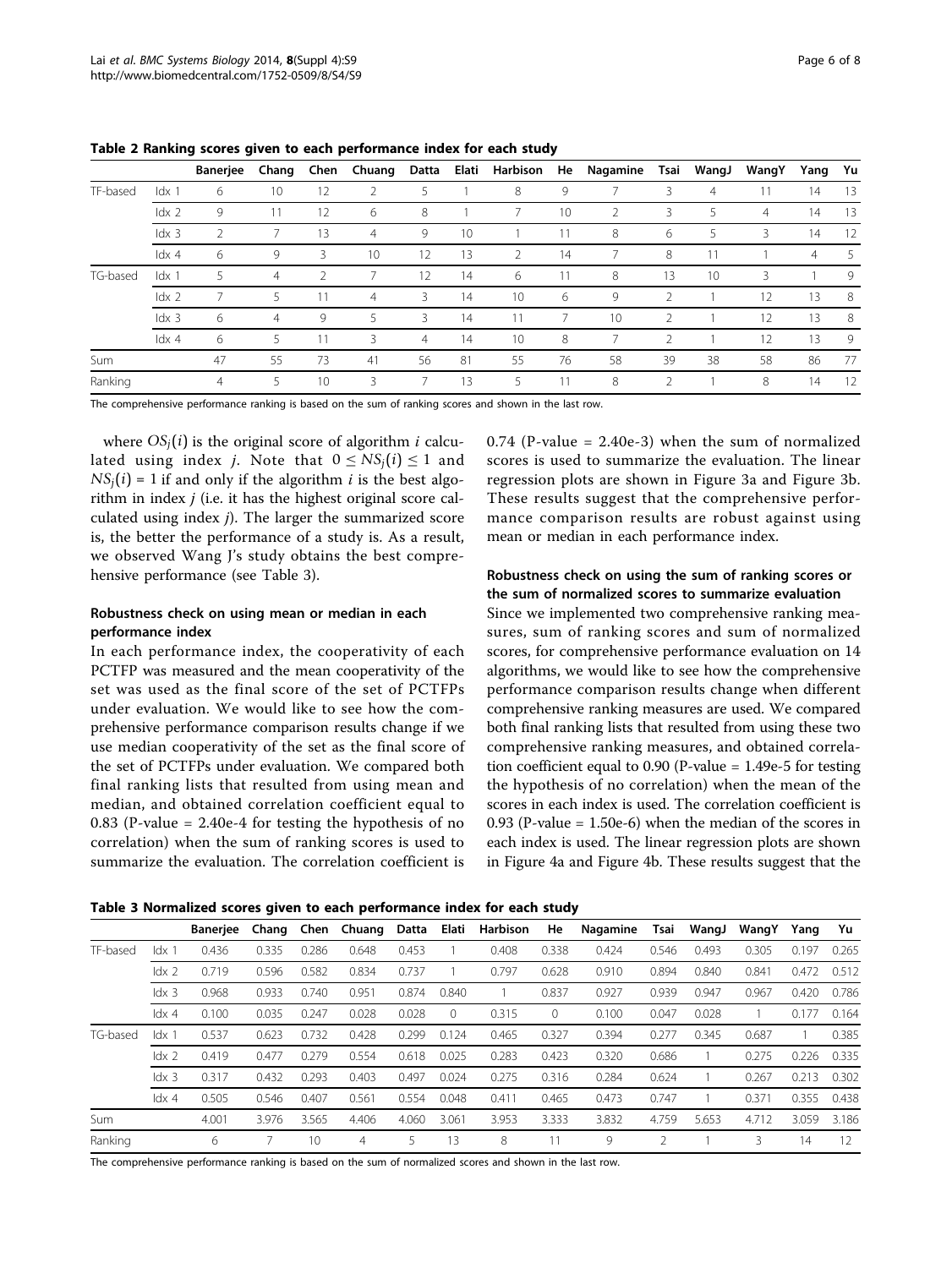<span id="page-6-0"></span>

correlation) when the sum of the ranking scores is used to summarize the evaluation and (b) correlation coefficient equal to 0.74 (P-value = 2.40e-3) when the sum of normalized scores is used to summarize the evaluation. These results suggest that the comprehensive performance comparison results are robust against using mean or median in each performance index.



comprehensive performance comparison results are robust against using the sum of ranking scores or the sum of normalized scores to summarize evaluation.

# Conclusions

In this study, we adopted/proposed eight performance indices, of which four are TF-based and four are TGbased, to evaluate and compare the prediction performance of 14 sets of cooperative TF pairs predicted with distinct algorithms. With the comprehensive ranking score or the summarized score assigned to each algorithm, we obtained an objective performance view on

the prediction results of the existing cooperative transcription factors identification algorithms. Furthermore, the proposed performance indices can be used as a framework to apply to the predicted cooperative TF pairs in the future study to quickly come out performance evaluation and comparison with previous studies.

#### Additional material

[Additional file 1: A](http://www.biomedcentral.com/content/supplementary/1752-0509-8-S4-S9-S1.xls)dditional file 1.xls. This additional file provides the collected sets of predicted cooperative TF pairs (PCTFPs) from 14 existing algorithms in the literature.